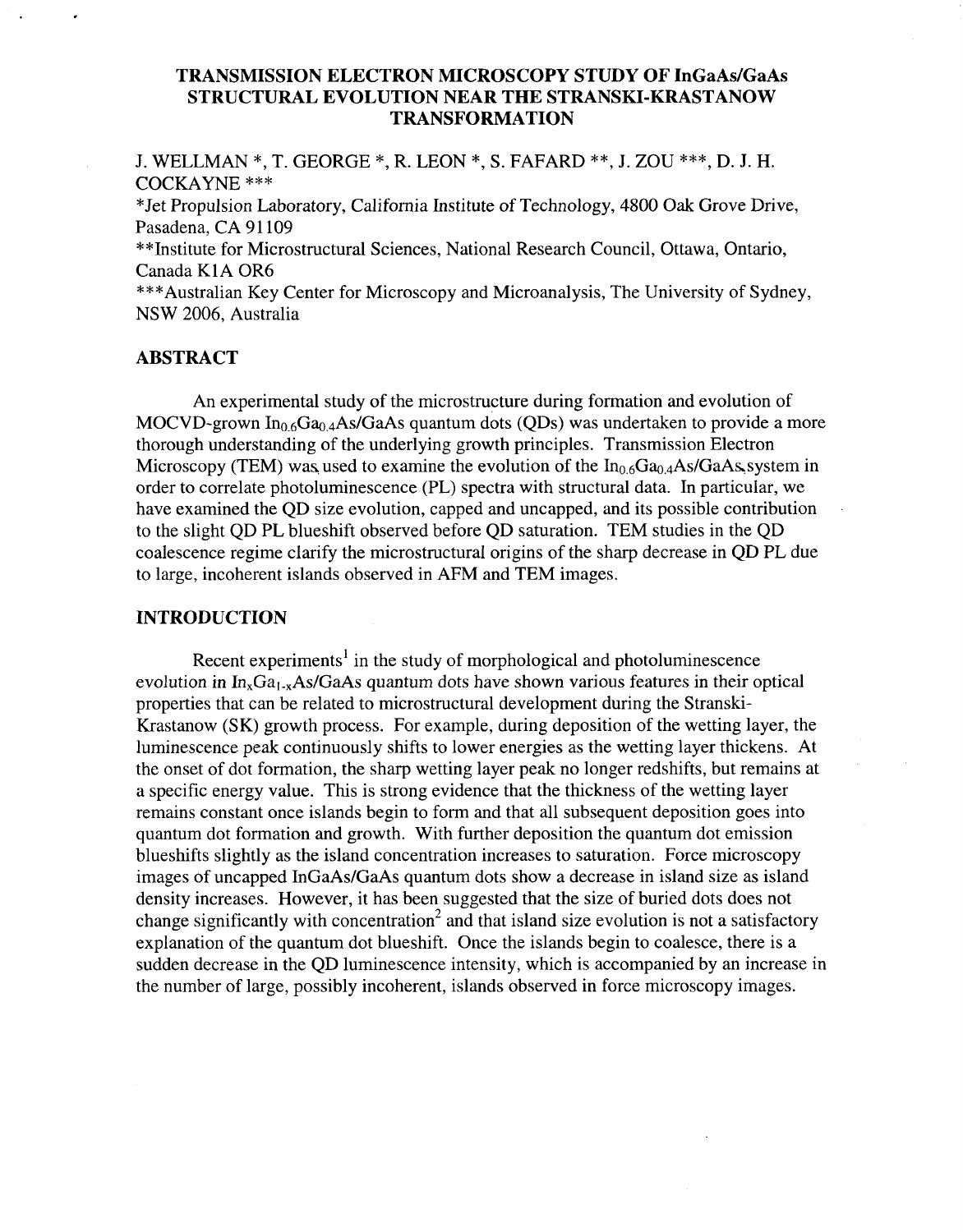

#### Figure 1. Growth rate profiles for different H<sub>2</sub> flow values as a function of distance from the MOCVD susceptor edge. As the H<sub>2</sub> flow is decreased, the growth becomes more graded.

Motivated by these recent findings, we carried out a more detailed TEM study of capped and uncapped quantum dot morphology. We observed that, despite the trend of decreasing island size with in increasing concentration in surface dots, there is no significant size evolution in buried InGaAs/GaAs islands. In addition, we confirmed that the large islands present at quantum dot coalescence are incoherent, as shown by a high density of defects in the TEM images.

### **EXPERIMENT**

 $In_xGa_{1-x}$  As /GaAs structures were grown by metal-organic chemical vapor deposition  $(MOCVD)^1$ . A horizontal reactor operating at 76 torr and  $(CH_3)_3Ga$ ,  $(CH_3)_3In$ , and AsH<sub>3</sub> were used as precursors ((CH<sub>3</sub>)<sub>3</sub>Ga - 5.36 x $10^{-6}$ , (CH<sub>3</sub>)<sub>3</sub>In - 5.18 x $10^{-6}$ , AsH<sub>3</sub> -2.5 x 10<sup>-4</sup>). The H<sub>2</sub> carrier flow rate used was 5 standard liters/min (slm), which gave spatially graded deposition (flows of 17.5 slm and greater give large areas of uniform growth, while lower flow rates result in graded growth, see Figure 1). The flow of  $(CH<sub>3</sub>)<sub>3</sub>$ In was monitored and controlled by an EPISON ultrasonic sensor. After growth of GaAs buffer layers at 650"C, the temperature was lowered to 550°C and nanometer sized  $In_xGa_{1-x}As$  islands were grown by depositing ~5ML of  $In_{0.6}Ga_{0.4}As$ . These nominal compositions were determined from PL measurements in thick relaxed films and PL emission from thin  $In_xGa_{1-x}$  As /GaAs quantum wells (QWs). Growth rates ranged from 0.5 to 0.75 MUS. GaAs capping layer thickness was 30 nm (not graded). Substrates were (100) semi-insulating GaAs.

Force microscopy (FM) with standard etched silicon nitride tips was used to obtain statistical information on island surface densities. Similar experiments and prior work comparing FM and transmission electron microscope images indicate that concentrations in capped and uncapped samples are equivalent.

information on both uncapped quantum dots and buried islands. The plan-view specimens were first mechanically thinned to  $\sim$ 100 $\mu$ m and locally thinned to  $\sim$ 50 $\mu$ m with a dimpler/grinder. The final thinning was accomplished with a bromine/methanol etch. A Philips 430 (300keV) and CM12 (120keV) TEM was used to obtain on-zone bright field images of both capped and uncapped dots. With Transmission Electron Microscopy (TEM) images we obtained structural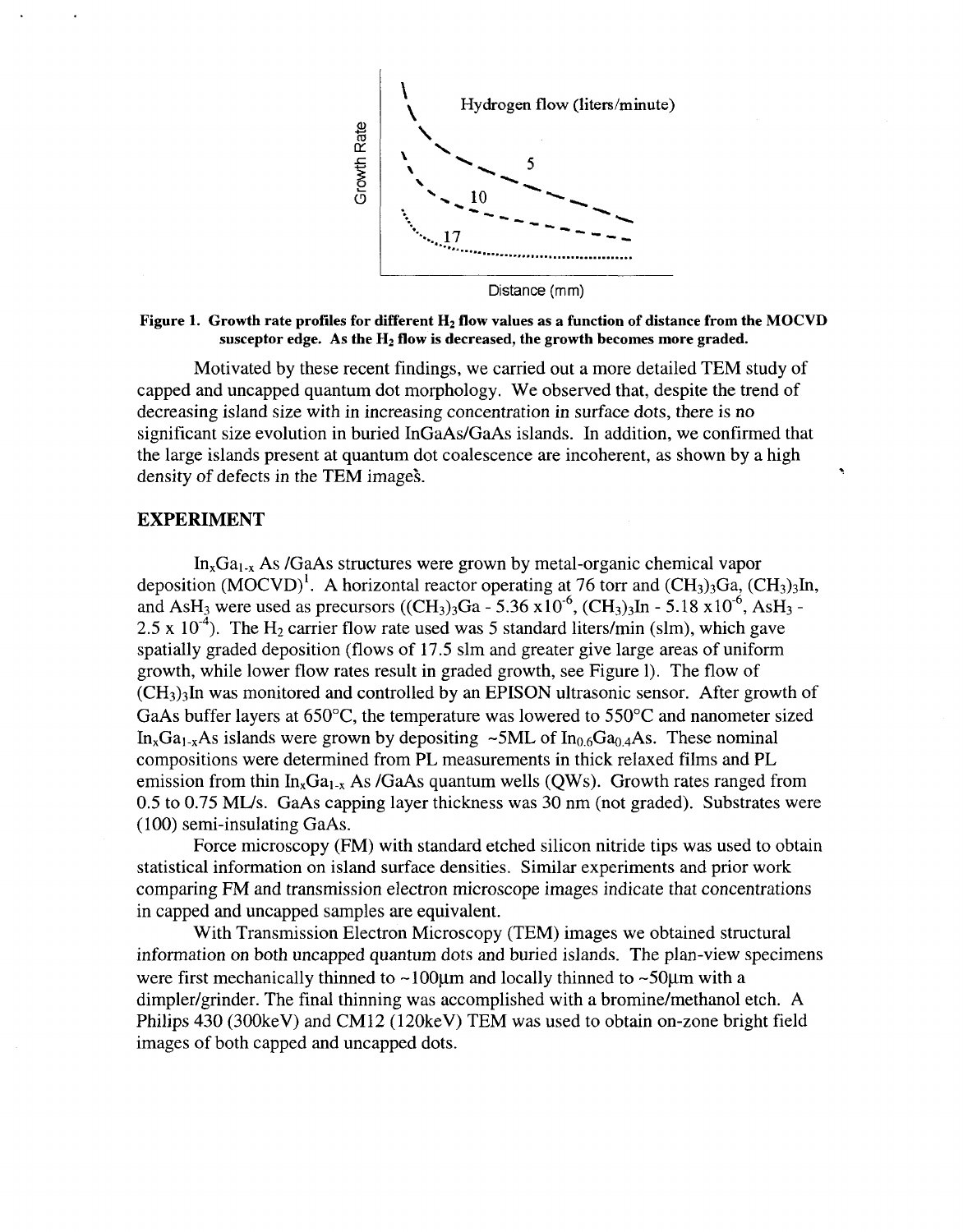## **RESULTS**



Figure 2. Evolution in island concentration<sup>3</sup> over depositions between 4.0 to 6.5 ML. Island growth in (a) and (b) differ only in AsH<sub>3</sub> pp, with lower pp in (a) than (b).

Figure 2 shows the island concentration as a function of coverage in units of monolayers (MLs) for two values of AsH<sub>3</sub> partial pressure (low in a and higher in b)<sup>3</sup>. Most of the experimental results presented here were obtained from samples grown using the parameters of curve (a). The coverage has been determined from calculated curves for different hydrogen carrier flows using the dimensions and conditions in our cell<sup>4</sup>. These describe growth rates in laminar flow systems on the basis of concentration profiles under diffusion controlled conditions. The deposition scale and gradients have been calibrated in this work by measurements of the PL emission and the corresponding shifts as a function of distance from graded  $In_xGa_{1-x}$  As /GaAs capped quantum wells. The latter structures were grown under the same conditions as the graded QD samples but a shorter deposition time was used so the SK transformation did not occur in the wafer strip. This allowed establishing a growth rate in MLs as a function of distance from the edge of the MOCVD susceptor. From Figure 2a, we determined the critical thickness for the 2D to 3D transition in the MOCVD growth of  $In_{0.6}Ga_{0.4}As/GaAs$  to occur after 4.0 ML deposition. The onset of island coalescence becomes apparent with the decrease in island concentration with further deposition.

Figure 3 shows a series of atomic force microscopy images of  $In<sub>0.6</sub>Ga<sub>0.4</sub>As/GaAs$ quantum dot morphology from island formation to near the saturation regime (4.20 ML - 4.50 ML)<sup>1</sup>. A representative dot (scaled by 200%) from each 250 nm  $\times$  250 nm image is shown above the corresponding frame. From the visual aid of the parallel lines, we see that the average island diameter of these uncapped quantum dots is decreasing as the concentration approaches saturation.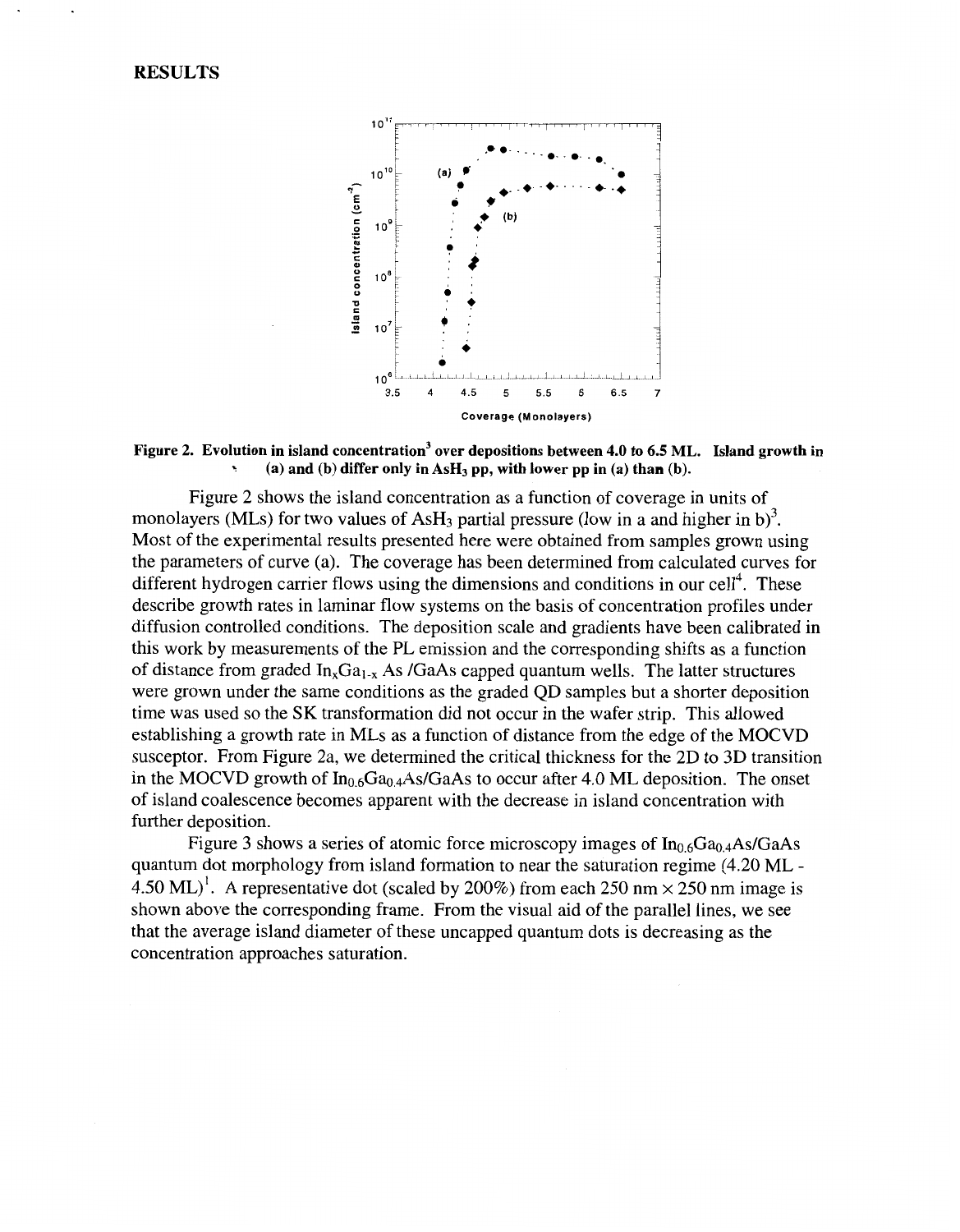

Figure 3. Deflection force microscopy images of InGaAs/GaAs islands showing island size evolution **from low island concentration to saturation. Above each 250 nm X 250 nm frame is a magnified (200%) image of a typical island.** 

Plan-view TEM images of uncapped islands on the same graded growth sample are shown in Figure 4a - b. Recent cross-section and plan-view TEM studies<sup>5,6</sup> suggest that  $In_{0.6}Ga_{0.4}As/GaAs$  islands are lens-shaped and have a circular base, which can be measured from bright field on-zone images of plan-view specimens. Comparing a low (4a) and high (4b) concentration of uncapped islands, we see a significant increase in average island diameter for the lower concentration, which is in agreement with the trend observed in the force microscopy images. For buried islands, the low (4c) and high (4d) concentration islands do not show a similar change in average island size.



**Figure 4. Plan-view on-zone bright field Transmission Electron Microscopy images of uncapped (a** - **b)**  and capped  $(c - d)$  In<sub>0.6</sub>Ga<sub>0.4</sub>As/GaAs islands. Each image is approximately 280 nm  $\times$  280 nm. The **details of the strain contrast in the surface dots is discussed elsewhere'.**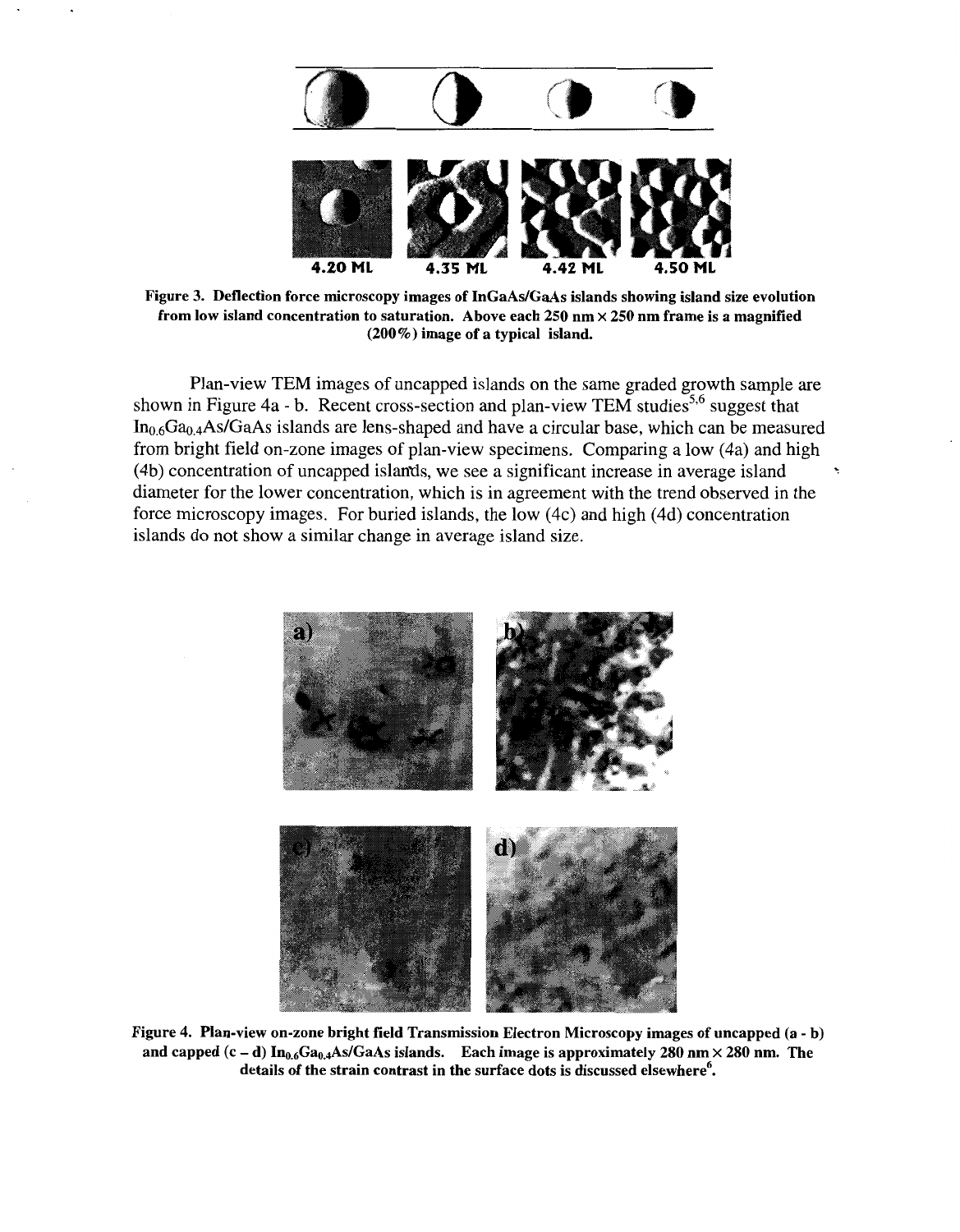

Figure 5. Size evolution of In<sub>0.6</sub>GaAs<sub>0.4</sub>/GaAs quantum dots. The uncapped islands (circles and **squares) clearly show a trend of decreasing size with increasing quantum dot concentration. The**  capped islands (diamonds) do not exhibit this size evolution.

A plot of average island diameter as a function of concentration is shown in Figure 5. For the uncapped quantum dots, there is a clear trend of decreasing island size with increasing island concentration, while the capped islands do not show such a significant change in island diameter. Because photoluminescence experiments are performed on GaAs-capped quantum dots, island size evolution is not sufficient to explain the blueshift of the buried quantum dot peak from island formation to saturation. A recent study shows that the strain field of an isolated InGaAs/GaAs quantum dot is modified by the presence of other dots in close proximity<sup>2</sup>, which leads to an increase in the luminescence peak position. This picture of the QD blueshift does not depend on large changes in the average island size and is therefore consistent with our microstructural observations.

samples were grown using a higher arsine partial pressure (pp) than in the above experimental results. As shown in Figure 2b,  $In_{0.6}Ga_{0.4}As/GaAs$  quantum dots grown under these conditions form at a higher critical wetting layer thickness and saturate at a much lower island density value. There is also evidence that during high arsine pp growth, the large, incoherent islands ripen at the expense of the smaller, coherent quantum dots<sup>3</sup>. The resulting lower concentration and larger incoherent island size makes the higher arsine pp samples ideal for a structural study. As shown in Figure 6, the islands exhibit a large defect density. This is in agreement with the observation of the sharp drop in photoluminescence intensity, giving structural confirmation that these large islands are optically inactive. Plan view TEM images of large dislocated islands are shown in [Figure](#page-5-0) **6.** These